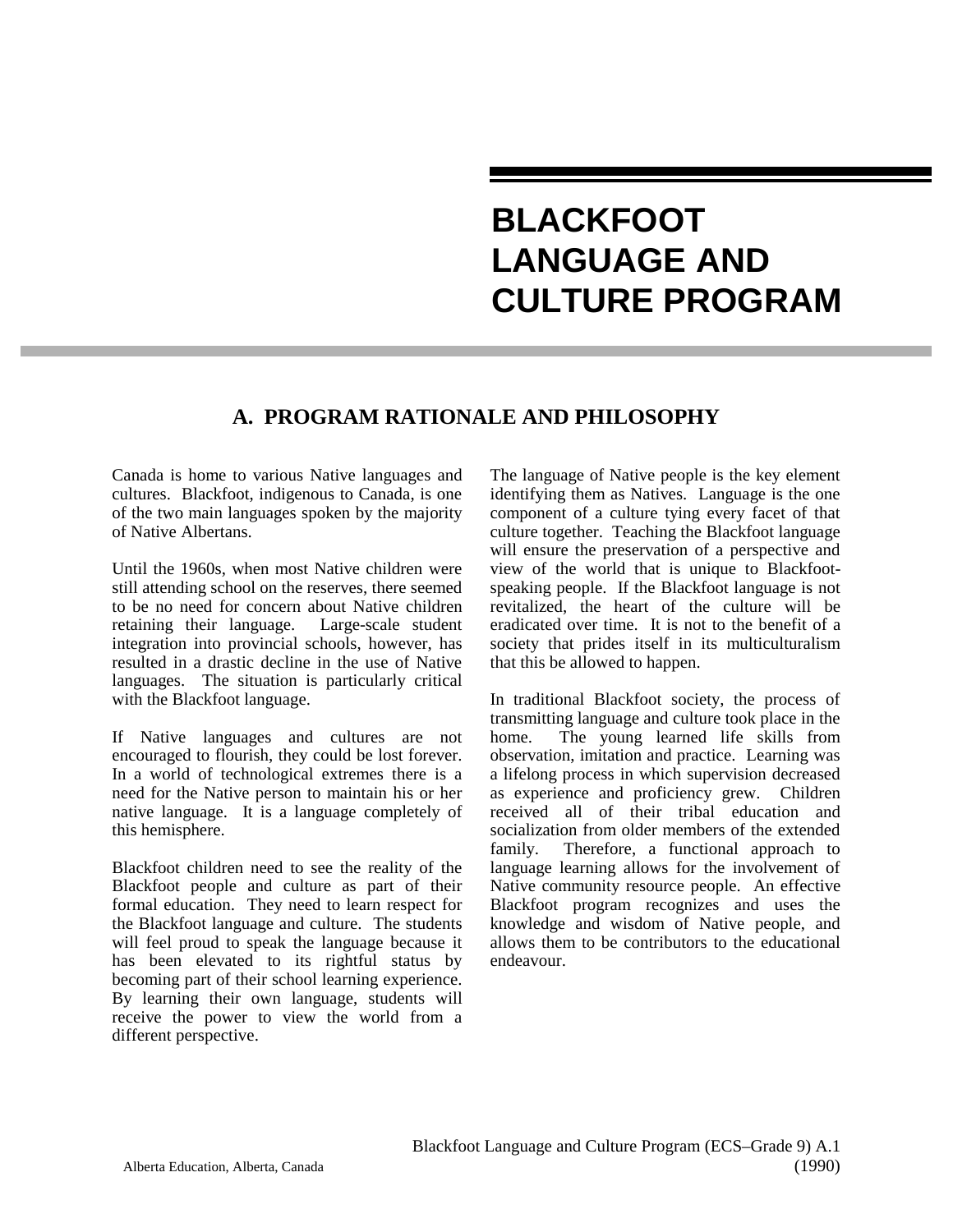The Blackfoot Language and Culture Program (Early Childhood Services–Grade 9) provides opportunities for developing and cultivating the unique talents, interests and abilities of students. Not only will the program revitalize the Blackfoot language, but it will also legitimize its study to members of Blackfoot communities.

The program will encourage Native parents to become involved in the education of their<br>children. Grandparents, Elders and other Grandparents, Elders and other community members will serve as resources for the implementation of the language and cultural content.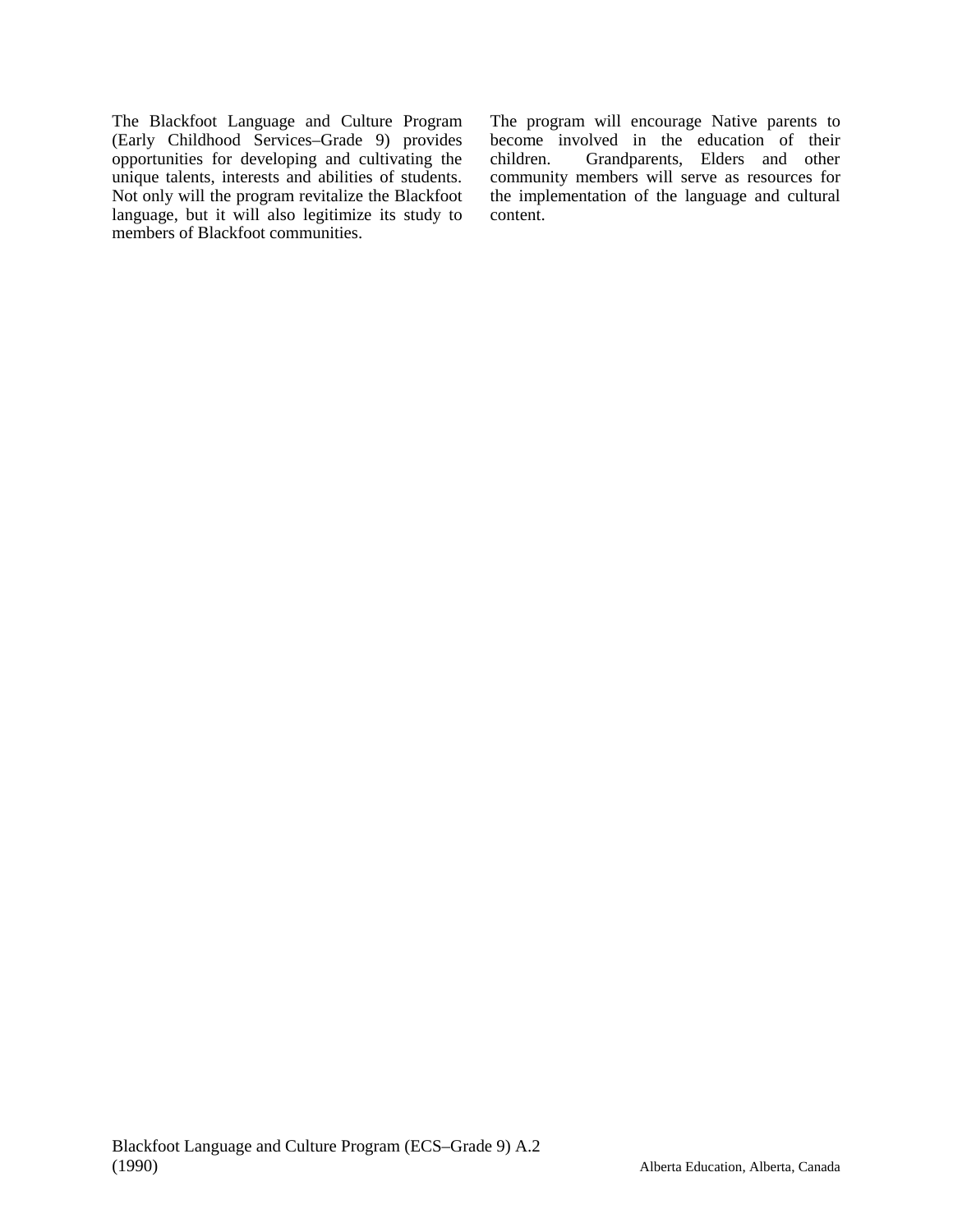## **B. GENERAL LEARNER EXPECTATIONS**

General learner expectations designate the broad, long-range and significant outcomes desired from a program. It is expected that the Blackfoot Language and Culture Program will help students to become functional and contributing members of their Native community and of the greater society. By the end of Grade 9, students will:

- 1. Acquire basic communication skills in the Blackfoot language by:
	- 1.1 developing listening and speaking skills while understanding and using appropriate intonation, gestures and visual clues that help to convey the message
	- 1.2 developing reading and writing skills to a level determined by the local community.
- 2. Develop cultural sensitivity and enhance personal development by:
	- 2.1 becoming more aware of their cultural heritage through learning the Blackfoot language
	- 2.2 becoming aware of and appreciating,<br>through instruction and direct instruction and direct experiences, the valuable contributions of Blackfoot people and Elders to society
	- 2.3 developing a positive attitude toward people who speak another language through exposure to the Blackfoot language and culture
	- 2.4 broadening perspectives to include the<br>national and international scene international scene (becoming aware of Native peoples around the world)
	- 2.5 developing a greater awareness and appreciation of various cultural values and lifestyles.
- 3. Develop originality and creativity in the Blackfoot language by:
	- 3.1 applying their skills to new and relevant situations
	- 3.2 expressing their own ideas and feelings
	- 3.3 discovering new dimensions of their personalities.
- 4. Acquire additional concepts and generalizations about language and language learning by:
	- 4.1 acquiring some knowledge of the structure and function of languages
	- 4.2 recognizing the basic structural similarities and differences between the Blackfoot language and English
	- 4.3 developing an awareness of regional, social and functional variations of spoken language
	- 4.4 developing a conscious knowledge of the skills and strategies used in learning a second language.
- 5. Develop a desire to extend or improve their proficiency in the Blackfoot language through further language study, whether for personal interest, for post-secondary studies or for vocational purposes.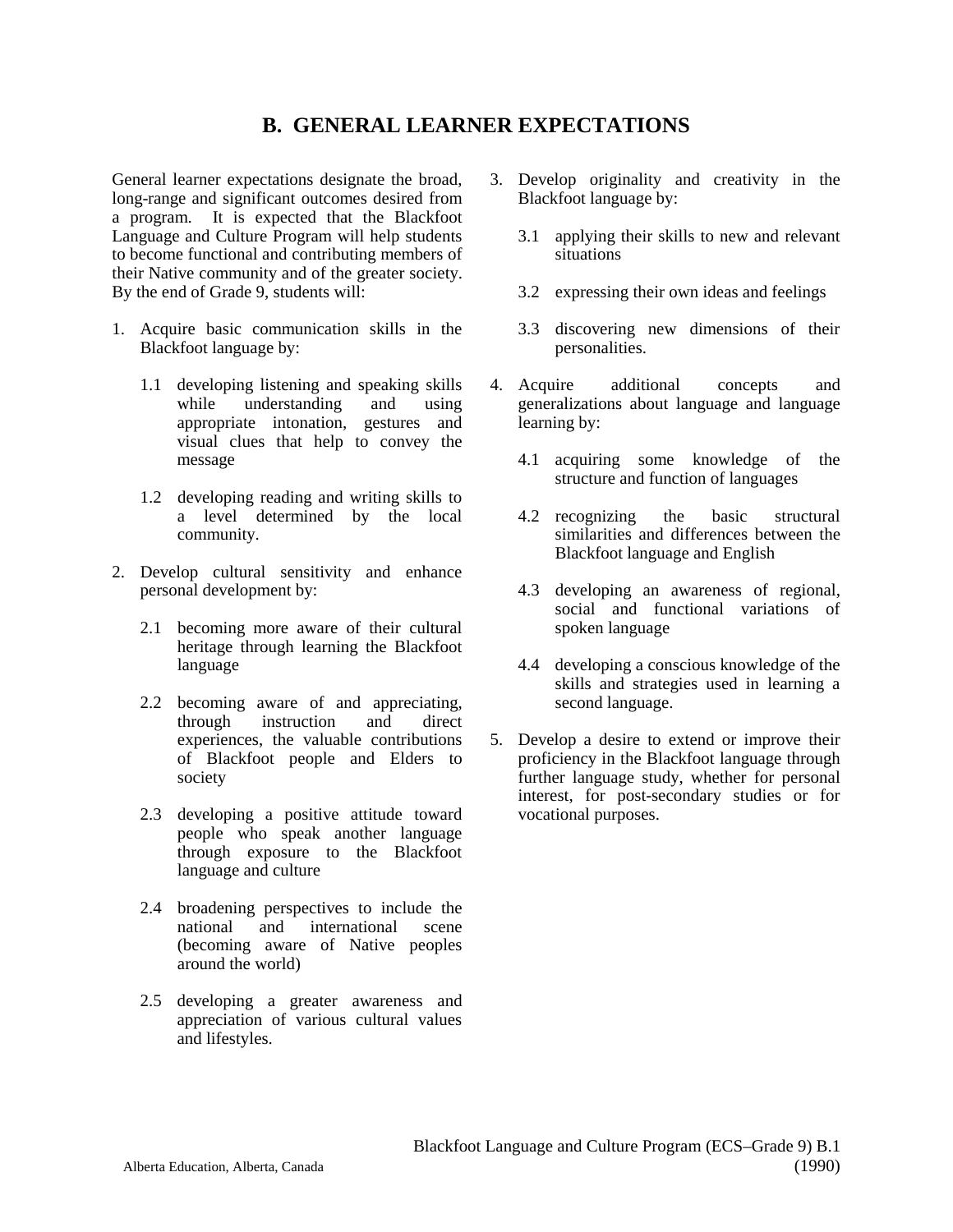# **C. SPECIFIC LEARNER EXPECTATIONS**

## **PROGRAM CONTENT**

The Blackfoot Language and Culture Program (Early Childhood Services–Grade 9), consists of two components: the linguistic component and the cultural component. Much of the content already has meaning for the students because it is part of their life experience. The traditional culture and legend components are also meaningful to the students because they refer to their cultural background.

Throughout the program, students will acquire basic communicative skills as well as language and culture proficiencies. Blackfoot attitudes and values, and a world view, are taught in context, not as separate units. Through repetitive and developmental processes, these skills will be practised in increasingly sophisticated ways, and with increasing depth and complexity in language usage and cultural behaviour.

## **Linguistic Component**

The language content lists what should be minimally expected at each level from students who begin the program completely unfamiliar with the Blackfoot language. The language content is defined according to functions (language uses) and notions (language concepts). Functions include such things as asking questions, reporting happenings and making corrections. Notions are linguistic concepts, such as time, location, direction, colour or frequency. The items listed under functions and notions are examples only. They are provided to guide They are provided to guide teachers in selecting appropriate vocabulary. Appropriate substitutions may be made.

To facilitate the overlapping of language and cultural themes, there is no required order in which the language items are to be taught. All that is required is that a certain number of language items be covered during a year's work. A set number of language functions and notions should be repeated over and over in different themes/topics throughout the year. All language items are to be taught in the context of some thematic unit taken from the cultural content.

## Functions

- A. Giving and Getting Facts
	- 1. Identifying
	- 2. Reporting, describing, narrating
	- 3. Affirming, negating
	- 4. Asking
- B. Stating and Finding Out Attitudes
	- 1. Agreeing and disagreeing
	- 2. Denying
	- 3. Accepting, declining, offering and inviting
	- 4. Offering to do something
	- 5. Stating/asking whether one knows or doesn't know
	- 6. Stating/asking whether one remembers or has forgotten
	- 7. Stating/asking about possibility or impossibility
	- 8. Stating/asking about capability or incapability
	- 9. Stating/asking whether something is logical
	- 10. Stating/asking about certainty or uncertainty
	- 11. Stating/asking about obligation
	- 12. Giving/getting/withholding permission
	- 13. Stating/asking about liking and disliking, pleasure and displeasure
	- 14. Stating/asking about interest and disinterest
	- 15. Stating surprise
	- 16. Stating hope
	- 17. Stating/asking about satisfaction or dissatisfaction
	- 18. Stating disappointment
	- 19. Stating/asking about fear or worry
	- 20. Stating/asking about preference
	- 21. Stating gratitude
	- 22. Stating sympathy
	- 23. Stating/asking about intention
	- 24. Stating/asking about wants and desires
	- 25. Apologizing and forgiving
	- 26. Stating/asking about approval and disapproval
	- 27. Stating regret
	- 28. Stating indifference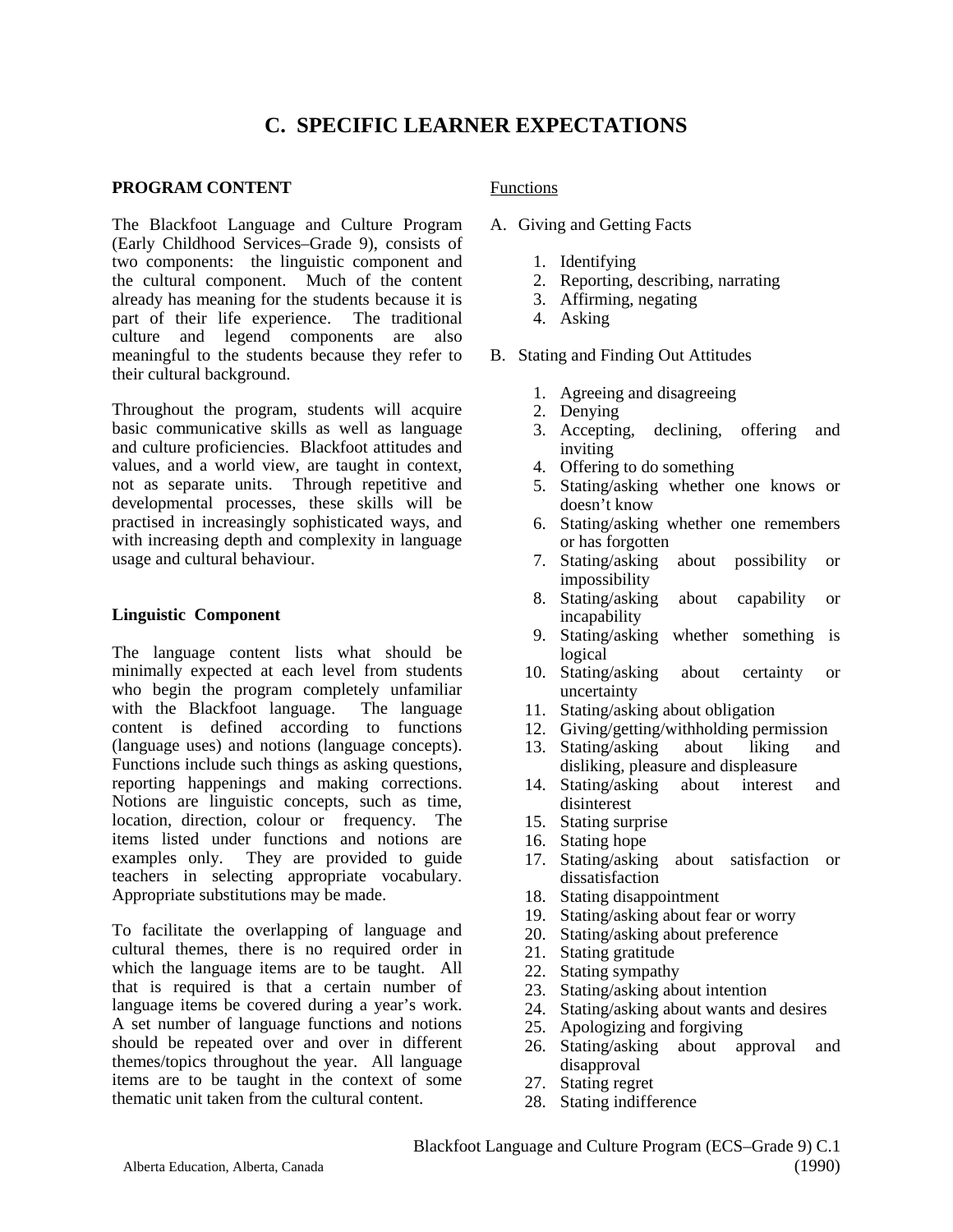## C. Getting Things Done

- 1. Suggesting action
- 2. Requesting/inviting others to do things
- 3. Advising others to do things
- 4. Warning others to take care
- 5. Instructing or directing others to do things
- 6. Offering or requesting assistance
- D. Socializing
	- 1. Greeting
	- 2. Meeting, introducing and identifying
	- 3. Leaving people
	- 4. Saying grace and other prayers
	- 5. Acknowledging

## Notions

- A. Existential
	- 1. Presence
	- 2. Absence
	- 3. Availability, unavailability
	- 4. Possibility, impossibility
	- 5. Occurrence (to happen), non-occurrence
	- 6. Demonstrate (to show)
- B. Spatial
	- 1. Location and relative position
	- 2. Distance
	- 3. Motion
	- 4. Direction
	- 5. Origin
	- 6. Arrangement
	- 7. Dimension
		- size and space
		- pressure and weight
		- volume
		- temperature
- C. Temporal
	- 1. Point of time, period
	- 2. Earliness
	- 3. Lateness
	- 4. Length of time
	- 5. Speed
	- 6. Frequency
	- 7. Continuity
- 8. Intermittence, temporariness and permanence
- 9. Repetitiousness and uniqueness
- 10. Commencement
- 11. Cessation
- 12. Stability
- 13. Change, transition
- 14. Priority
- 15. Simultaneousness
- 16. Present, past, future reference
- 17. Delay
- D. Quantitative
	- 1. Number
	- 2. Quantity
	- 3. Degree
- E. Qualitative
	- 1. Physical
		- shape
		- moisture, humidity
		- visibility, sight
		- audibility and hearing
		- taste and smell
		- texture
		- colour
		- age
		- physical condition
		- accessibility
		- cleanliness and presentability
		- material and genuineness
		- fullness
	- 2. Evaluative
		- value, price
		- quality
		- desirability, undesirability
		- rightness, wrongness, acceptability, unacceptability
		- correctness, incorrectness
		- successfulness, unsuccessfulness
		- utility, inutility
		- capacity, incapacity
		- facility, difficulty
		- importance, unimportance
		- normality, abnormality
- F. Mental
	- 1. Reflection
	- 2. Expression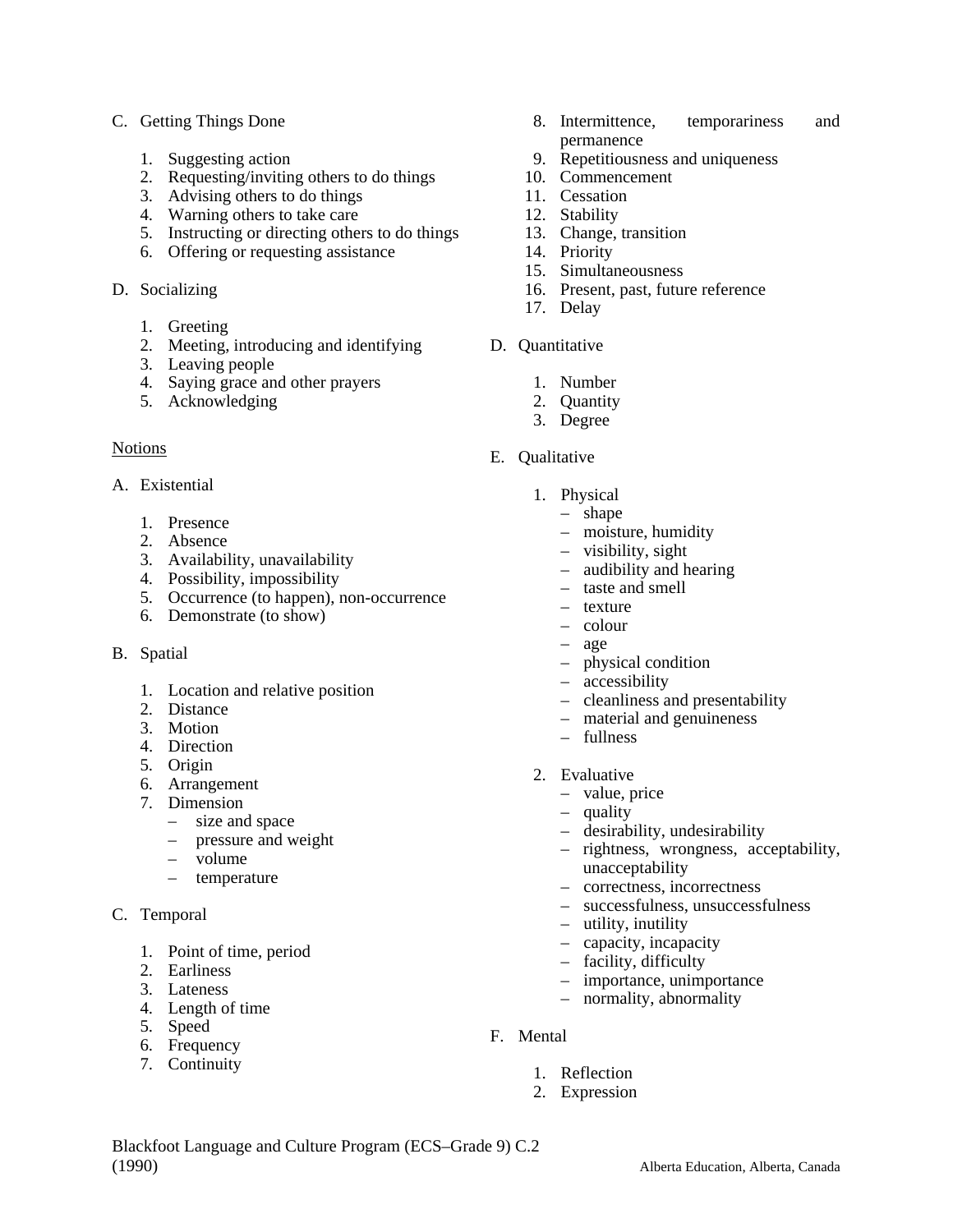## G. Relational

- 1. Action and event relations
	- agency (who)
	- objective (what)
	- dative (whom)
	- benefactive (receiver)
	- manner, means (how)
	- causative
- 2. Contrastive Relations
	- equality, inequality, correspondence and contrast
- 3. Possessive Relations – ownership, possession
- 4. Logical Relation
	- conjunction and disjunction
	- inclusion and exclusion
	- cause and reason
	- effect
	- purpose
	- condition
	- focusing

## **Cultural Component**

The cultural content presents Blackfoot culture as it is found in four contexts:

- the traditional culture, before the arrival of the Europeans
- legends
- the student's daily routines, including life at home, in the community and at the school
- contemporary Native cultural events and lifestyles.

## Traditional Culture

Traditional culture is taught primarily through the study of pre-contact culture. First, this is done to avoid confusion between the traditional culture as it existed prior to the arrival of the Europeans and the present Blackfoot culture. Second, it is hoped the students will gain a better understanding for and appreciation of the traditional culture, if it is studied as a whole way of life, such as existed in the pre-contact era.

It is expected that the curriculum developers for each community will go to their Elders to fill in the details of the broadly outlined traditional culture content. It is also expected that the Elders will be called upon to interact with the students when they are learning about contemporary Blackfoot knowledge.

Here it will be as important for the students to learn the proper respect for and behaviour toward Elders as it will be for the students to learn the language and other aspects of the culture.

The depth to which spiritual aspects of traditional culture are studied should be left to the discretion of the community, particularly to the Elders. There is no expectation other than to have certain rituals or ceremonies briefly mentioned in the classroom.

Though students will be learning about camp life and activities as practised hundreds of years ago, much of it may be familiar to them. Many will be familiar with the use of sweet grass, dancing and other aspects of camp life. For those students who have not been exposed to contemporary cultural activities, less time might be spent on the precontact culture content and more time spent on contemporary events, so as to give the students first-hand experience with the Blackfoot culture.

Sacred and public knowledge exists in all traditional Native cultures. Spiritual aspects and the private ownership of certain knowledge, such as songs, are sacred knowledge among the Blackfoot people. In the Blackfoot culture, to acquire and possess sacred knowledge is both a privilege and an honour. The right to certain sacred knowledge is to be earned through proper cultural channels. Knowledge may also be passed down to certain (special) individuals, from generation to generation.

Public knowledge is common knowledge and the public generally has open access to it. In some circumstances, only a certain person or group of persons possess the special right or authority to speak of or share their knowledge or area of expertise. It is left to the discretion of the individual whether or not he or she will provide this knowledge.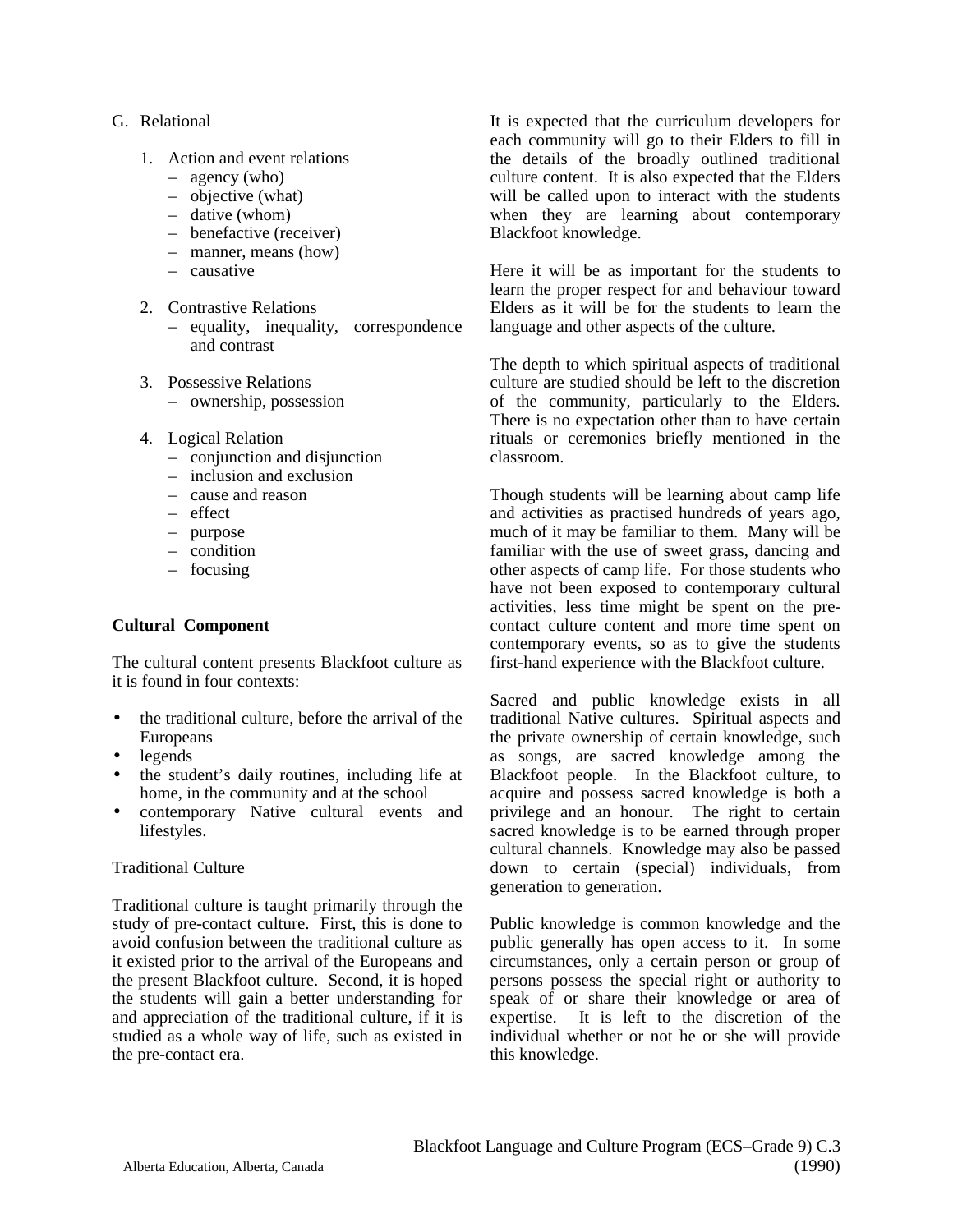## For example:

- 1. The mechanics of constructing a tipi are public knowledge, whereas the design on a tipi is "owned" by a certain individual. Therefore, only he or she has the "right" to use it, and to speak about it.
- 2. The fact that a Horn Society and a Women's Society exist is public knowledge. As these societies are sacred and closed, one cannot encounter open discussion about them, nor would one ask questions about them.

Sacred knowledge and these "rights" must be respected by all individuals, Native and non-Native, and be treated appropriately by those involved in the Blackfoot program.

The Elders of a community, traditionally, are the keepers and transmitters of knowledge. It is through their own life experience and acquisition of knowledge that Elders are greatly respected. The young need to respect and recognize the important role the Elders play in their education.

## Legends

Legends can be used in the classroom to teach acceptable traditional attitudes and morals. They can also be used to teach about traditional culture. For example, the teacher may point out tools used, family relationships or songs in a particular legend, and have the students learn about them or learn the Blackfoot words for them as a follow-up activity. It is possible to use **only** legends in the classroom and teach all traditional culture through them, if the curriculum developer so wishes.

## Daily Routines

The daily routines are very broadly outlined in this guide to allow a maximum amount of freedom for the teacher, parents and students of each school to decide for themselves what is important and relevant in their daily lives and what to include in the curriculum. What is chosen will vary widely from school to school. It must be kept in mind that terms listed in the program guide under daily routine are suggestions only and meant to guide rather than restrict.

## Contemporary Blackfoot Events and Lifestyles

The items listed under Contemporary Blackfoot Events and Lifestyles are the minimal expectations in terms of items to be covered. It is up to the individual curriculum developers to decide what might be added to the list. If the students have not had these experiences, the teachers and the schools should make every effort to allow and/or encourage such experiences, either by taking the students out into a traditional environment or by bringing the activities into the schools.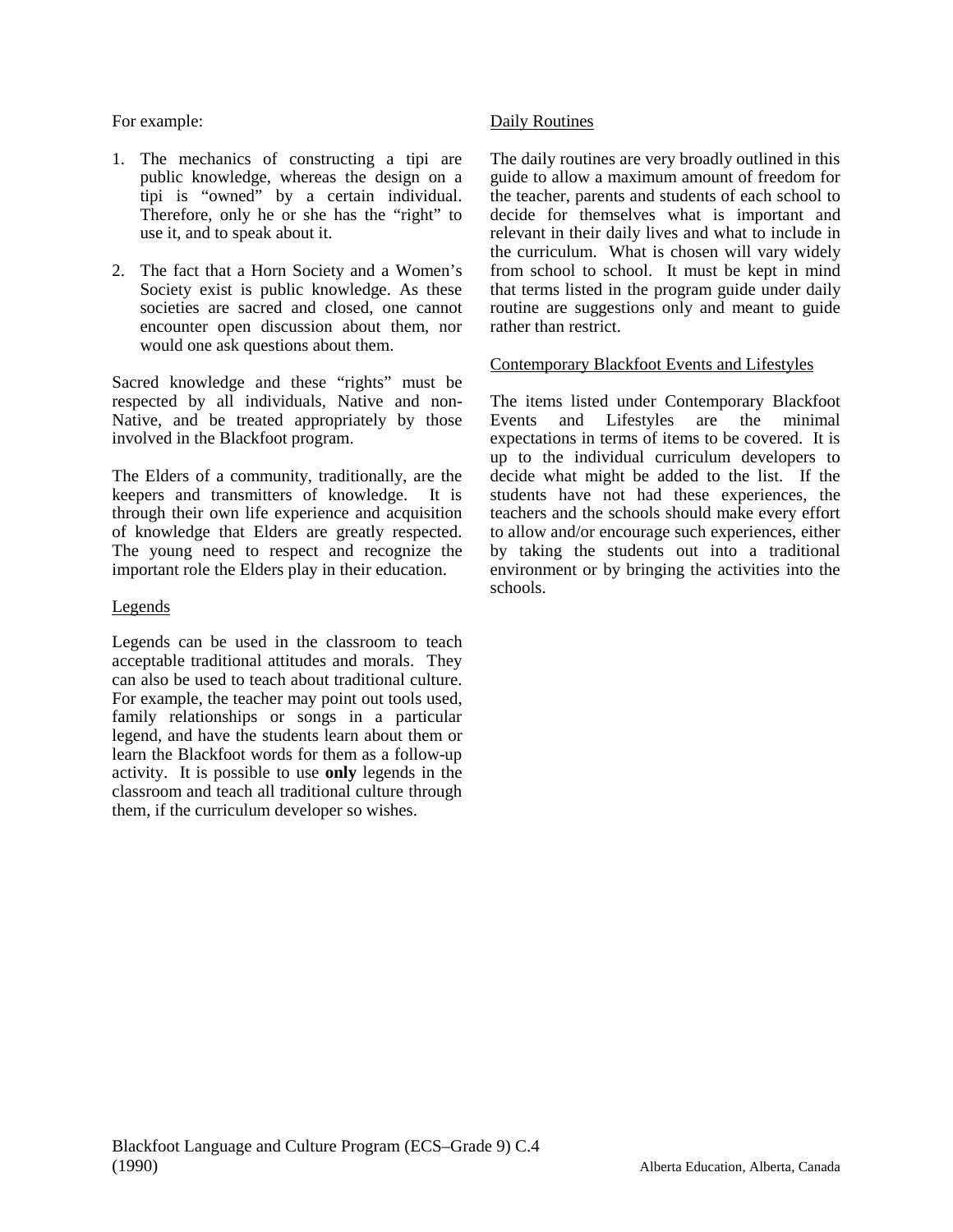# **CULTURAL COMPONENT – SCOPE AND SEQUENCE**

| <b>ECS</b> and<br>Division One: Focus on People and Their<br><b>Activities</b>                                                                                                                                                                                                                                                                                                 | Division Two: Focus on Seasons and<br><b>Activities</b>                                                                                                                                                                                                                                                                                    | Division Three: Focus on Concepts and<br><b>Activities</b>                                                                                                                                                                                                                                                                                                                                                                                                                                        |
|--------------------------------------------------------------------------------------------------------------------------------------------------------------------------------------------------------------------------------------------------------------------------------------------------------------------------------------------------------------------------------|--------------------------------------------------------------------------------------------------------------------------------------------------------------------------------------------------------------------------------------------------------------------------------------------------------------------------------------------|---------------------------------------------------------------------------------------------------------------------------------------------------------------------------------------------------------------------------------------------------------------------------------------------------------------------------------------------------------------------------------------------------------------------------------------------------------------------------------------------------|
| 1. Traditional Culture                                                                                                                                                                                                                                                                                                                                                         |                                                                                                                                                                                                                                                                                                                                            |                                                                                                                                                                                                                                                                                                                                                                                                                                                                                                   |
| • Grandfather/Grandmother (Elder)<br>- giving advice in general, in particular<br>- storytelling/teaching, name-giving<br>- certain Elders have a special right to do<br>something; e.g., name-giving, spiritual<br>activities and guidance<br>• Father/Uncle (men)<br>- hunting; shelter; raiding and warfare; name-<br>giving; basic cooking skills<br>• Mother/Aunt (women) | • Spring, Summer, Fall, Winter<br>• Primary Seasonal Activities<br>- hunting, gathering, fauna, flora<br>- survival skills<br>- gathering food and medicine<br>- food preparation<br>- sinews and hides: tanning, sewing<br>- making of tools and weapons<br>- making of domestic objects<br>- caring for domestic animals<br>- travelling | • Conserving Nature of Traditional Culture<br>- respect for nature; knowledge of natur<br>wastage; no hunting of dependent you<br>hunting only when required<br>• Ceremonies and Rituals Season<br>- meaning and purpose; symbolism; trea<br>kinship<br>• Blackfoot Philosophy and Spirituality<br>- cycle of life; emotions; morals and val<br>mind, spirit and body; symbols<br>• Land and Territory<br>- traditional use and concept of territory<br>routes; territorial boundaries; intertrib |
| - foods; hides; domestic objects; medicine;<br>fires; shelter                                                                                                                                                                                                                                                                                                                  | - shelters<br>• Social and Spiritual Life                                                                                                                                                                                                                                                                                                  | treaty and land claim implications<br>• Camp Roles and Interactions<br>- interaction and relationships: role of E                                                                                                                                                                                                                                                                                                                                                                                 |

- Older Brothers and Sisters/Cousins <sup>−</sup>helping and learning from adults; behaviours and attitudes toward adults; rites of passage into adulthood
- Younger Brothers and Sisters
	- <sup>−</sup>listening and learning; imitating adult roles; playing; singing; helping (young girls with women; young boys with men)
- Babies
	- − care
- Together (all camp members)
	- <sup>−</sup>travelling; camp; games and play
	- <sup>−</sup>gatherings (many different camps): season; camping by clan; membership/relatives; spiritual activities
- <sup>−</sup>gatherings
- <sup>−</sup>legends and storytelling
- − ceremonies and rituals
- <sup>−</sup>singing, dancing
- <sup>−</sup>games and play
- Travel, Territory, Land
	- <sup>−</sup>location of Confederacy tribes
	- <sup>−</sup>location of enemy tribes
	- − alliances
	- <sup>−</sup>relationship with territory
- litional Culture ledge of nature; little lependent young; ired
- ason mbolism; treaties;
- **Spirituality** 
	- morals and values; vmbols.
- ept of territory; travel aries; intertribal trade; inlications
- Camp Roles and Interactions
	- hips; role of Elder and Chief; specialists; educating the youth; decision making
- Seasonal Calendar
	- − role of seasons
- Gatherings
	- <sup>−</sup>who, when, where, why and what they would do; relatives; ceremonies and rituals; drumming, singing and dancing; hand games and competition; storytelling
- Change
	- <sup>−</sup>trading economy; settlers; government; treaties (with the arrival of the Europeans)
- Lifecycles
	- <sup>−</sup>changes in lifetime; phases; rites of passage into adulthood
- Technology/Material Culture
	- <sup>−</sup>personal adornment/clothing; hides; shelter; domestic objects; weapons; musical instruments; travel; medicine; food; material culture
- Differences in Native Cultures − comparison with different Native cultures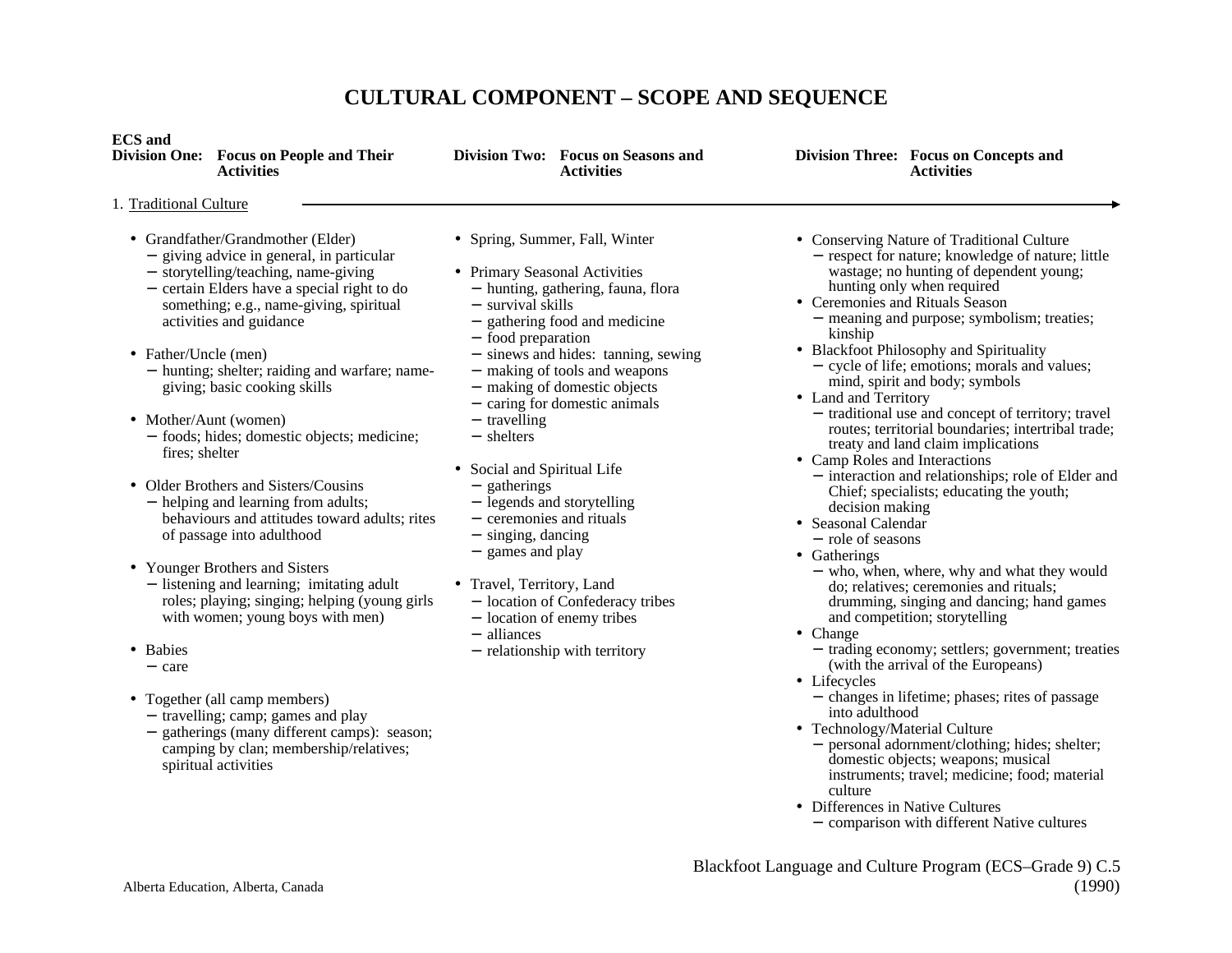## 2. Legends

| 2. Legends                                                                                                                                                                                                                          |                                                                                                                                                                                                                                                                                                                                                                                 |                                                                                                          |
|-------------------------------------------------------------------------------------------------------------------------------------------------------------------------------------------------------------------------------------|---------------------------------------------------------------------------------------------------------------------------------------------------------------------------------------------------------------------------------------------------------------------------------------------------------------------------------------------------------------------------------|----------------------------------------------------------------------------------------------------------|
| Attitudes, morals, values, beliefs                                                                                                                                                                                                  | <u> 1989 - Andrea Stadt Britain, amerikansk politik (</u>                                                                                                                                                                                                                                                                                                                       | $\rightarrow$ Regional legends in more depth<br>Comparing legends with those of other Native<br>cultures |
| 3. Daily Routines                                                                                                                                                                                                                   |                                                                                                                                                                                                                                                                                                                                                                                 |                                                                                                          |
| my house: eating, cleaning, chores,<br>sleeping                                                                                                                                                                                     |                                                                                                                                                                                                                                                                                                                                                                                 |                                                                                                          |
| playing indoors; e.g., music,<br>Home<br>television, games, visiting and<br>pretending<br>playing outdoors; e.g., skating,<br>hunting gophers, games                                                                                | About the house, interaction with siblings,<br>gatherings, television, visiting, interaction with<br>adults, prayers                                                                                                                                                                                                                                                            | Interaction with siblings and adults; gatherings                                                         |
| before school: riding the bus,<br>preparing lunch                                                                                                                                                                                   |                                                                                                                                                                                                                                                                                                                                                                                 |                                                                                                          |
| about school: new school year,<br>School<br>schoolwork, recess                                                                                                                                                                      |                                                                                                                                                                                                                                                                                                                                                                                 |                                                                                                          |
| after school: chores, games                                                                                                                                                                                                         | Awards day, open house, tournaments, intramurals,<br>dances                                                                                                                                                                                                                                                                                                                     |                                                                                                          |
| 4. Contemporary Blackfoot Events and Lifestyles                                                                                                                                                                                     | <u> 1989 - Johann Stoff, amerikansk politiker (* 1908)</u>                                                                                                                                                                                                                                                                                                                      |                                                                                                          |
|                                                                                                                                                                                                                                     | Seasonal ceremonies and rituals entertainment and the seasonal ceremonic and rituals<br>$\frac{1}{2}$ Native crafts $\frac{1}{2}$ and $\frac{1}{2}$ and $\frac{1}{2}$ and $\frac{1}{2}$ and $\frac{1}{2}$ and $\frac{1}{2}$ and $\frac{1}{2}$ and $\frac{1}{2}$ and $\frac{1}{2}$ and $\frac{1}{2}$ and $\frac{1}{2}$ and $\frac{1}{2}$ and $\frac{1}{2}$ and $\frac{1}{2}$ and |                                                                                                          |
|                                                                                                                                                                                                                                     | Survival skills <b>Contained a Second Contained a Second Contained a Second Contained A</b>                                                                                                                                                                                                                                                                                     | Preparation of memorial feast — — — <del>•</del><br>Occupations of Native people ————————                |
| Contemporary hunting, fishing, farming <b>example 2018</b> and 2019 and 2019 and 2019 and 2019 and 2019 and 2019 and 2019 and 2019 and 2019 and 2019 and 2019 and 2019 and 2019 and 2019 and 2019 and 2019 and 2019 and 2019 and 20 |                                                                                                                                                                                                                                                                                                                                                                                 |                                                                                                          |
| Summer activities (swimming, camp-outs,                                                                                                                                                                                             | cookouts, visiting) –                                                                                                                                                                                                                                                                                                                                                           |                                                                                                          |
| Intertribal gatherings (cultural, sports, etc.):                                                                                                                                                                                    |                                                                                                                                                                                                                                                                                                                                                                                 |                                                                                                          |
|                                                                                                                                                                                                                                     | preparation, travel, arriving and leaving the event - The context of the context of the context of the context of the context of the context of the context of the context of the context of the context of the context of the                                                                                                                                                  |                                                                                                          |